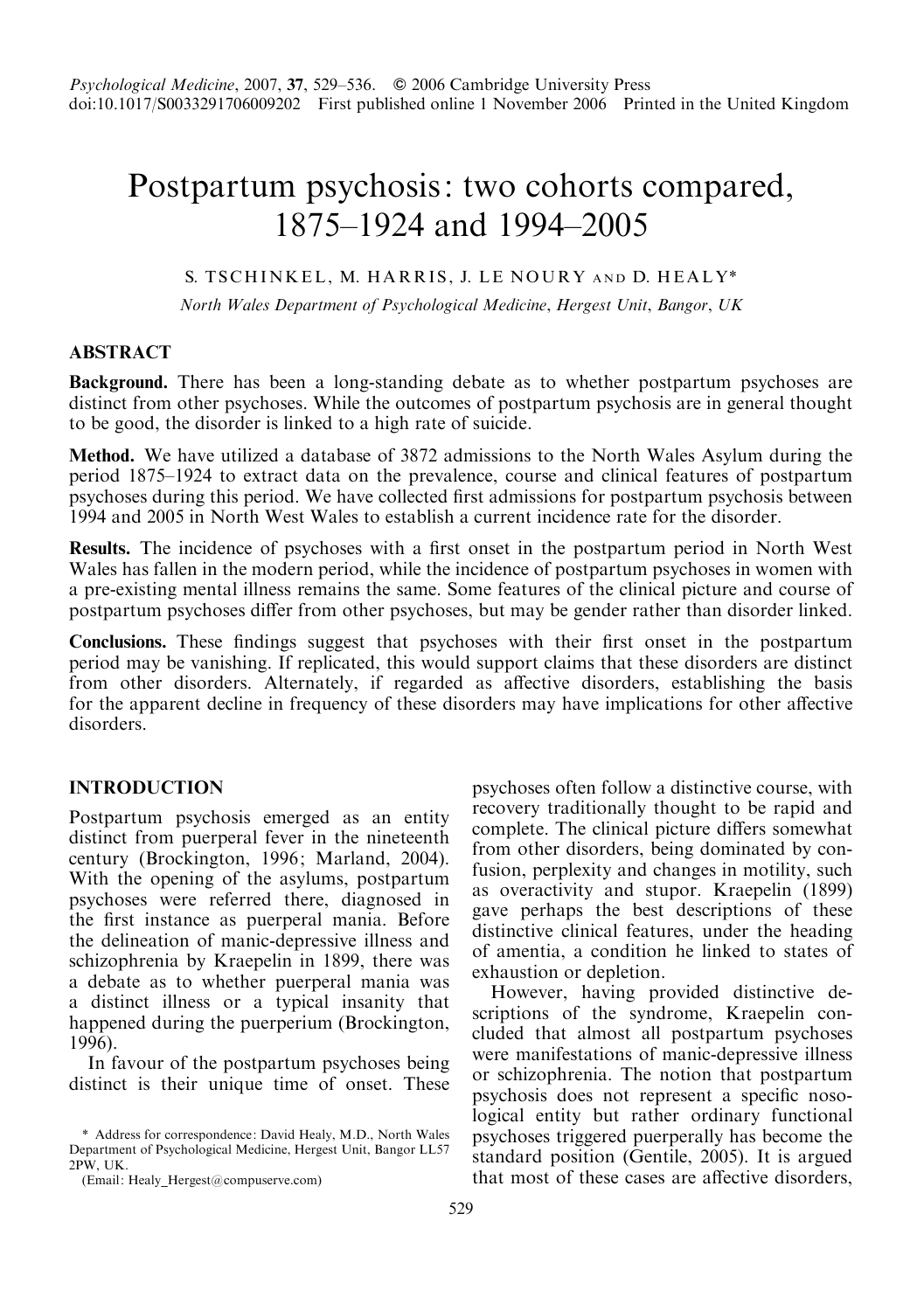primarily bipolar affective disorder (Chaudron & Pies, 2003; Robertson et al. 2005; Taylor & Fink, 2006).

An alternate view of postpartum psychoses, based on their distinctive clinical features, classifies many cases as cycloid psychoses and indeed uses the occurrence of such cases as an argument in favour of the existence of cycloid psychoses (Perris, 1988; Pfuhlmann et al. 1998; Leonhard, 1999).

Recent interest in the disorder has centred on the fact that suicide is now the leading cause of maternal mortality (NCE, 1999). From the start, postpartum psychosis was linked to suicide of a mother (Marland, 2004) and infanticide (Rose, 1986; Spinelli, 2004). Against this background, a report that rates of 'puerperal insanity' had tripled in Edinburgh when data from the 1880s and 1970s were compared raises concerns (Rehman et al. 1990).

We have a complete set of admission records to the North Wales Asylum from North West Wales from 1875 to 1924 and have therefore been able to compare the rates of postpartum psychoses in North West Wales now and then, with a view to determining whether there are distinctive features to this illness and whether rates of admission for the disorder have changed.

# **METHOD**

To address these questions we have used historical and contemporary datasets.

# The North West Wales historical database

The first dataset consists of all admissions from North West Wales to the North Wales Asylum at Denbigh between 1875 and 1924. These records offer an opportunity to shed light on comparative admission incidence rates for mental illness as the population of North West Wales has remained essentially constant. In 1891 there were 116 924 people between 15 and 55, while in 1991 there were 119 323 (Southall et al. 2004). The region has remained undeveloped, so that patterns of service utilization can be more readily compared over time than elsewhere. In addition, geographical and financial constraints minimize the clinical and economic selection biases that appear to have affected other pre-community care mental illness service

utilization studies. There was nowhere else for nineteenth-century patients to go other than the asylum at Denbigh, and no private facilities or alternate public facilities for patients in the 1990s other than the District General Hospital (DGU) unit in Bangor.

The procedures underpinning diagnosis in the asylum sample have been outlined elsewhere (Healy *et al.* 2001). All diagnoses were made according to ICD-10 criteria and had been made before this study was undertaken. The historical records offered five sets of information relevant to diagnosis. First, all patients were compulsorily detained and their medical and legal certificates outlined the circumstances of detention. Second, the records contain standard demographic data including age, sex, educational, employment and marital status, a family history of mental illness and prior mental or physical illness. Third, there were standard assessments of dangerousness, suicidality, seizure-proneness, along with food refusal and a range of other clinical features. Fourth, there was a description of the patients' mental and physical state on admission. Fifth, there was a set of case-notes covering the patient's stay in hospital until discharge or death. We could retrieve the records of prior admissions back to 1865 or subsequent admissions through to 1965. Clinicians making a diagnosis did so on the basis of a full set of records from all admissions for that patient rather than simply on the case record for each admission.

Based on this information, two ICD-10 diagnoses were given to the entire cohort of admitted women. Those whose records note a birth in the previous 6 months were diagnosed as F53 (postpartum disorders). In addition, all women received another appropriate ICD-10 diagnosis. These were either schizophrenia (F20), schizo-affective disorder (F25), and acute and transient psychotic disorders (F23) in the case of relatively clear-cut non-affective disorders. If there were difficulties determining whether a psychosis was affective or nonaffective, these patients were coded as unspecified non-organic psychoses (F29). Diagnoses for manic psychoses (F30), bipolar disorder (F31), depressive psychoses (F32) and recurrent depressive psychoses (F33) were also clear-cut. In the case of difficult to diagnose disorders that appeared to be affective in origin, F38 and F39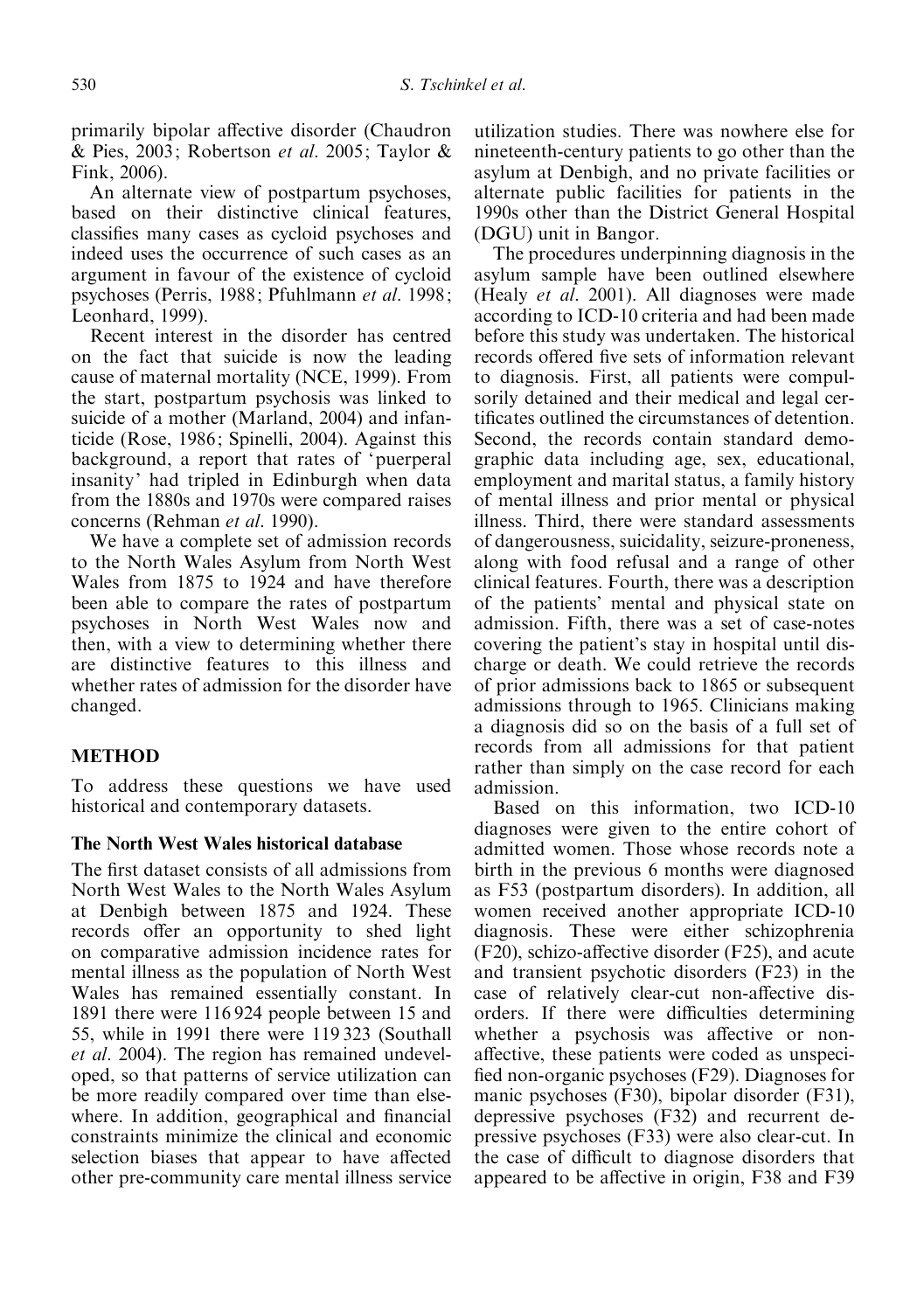| Category                   | No.      | Diagnosis without cycloid psychosis  | No. | Category                   | No. | Diagnosis with cycloid option        | No. |
|----------------------------|----------|--------------------------------------|-----|----------------------------|-----|--------------------------------------|-----|
| Organic                    | 21       | Catatonia F06                        | 14  | Organic                    | 10  | Catatonia F06                        | 3   |
| Non-affective<br>psychoses | 26       | Schizophrenia F20                    | 12  | Non-affective<br>psychoses | 18  | Schizophrenia F20                    | 11  |
|                            |          | Acute and transient psychoses F23    | 4   |                            |     | Acute and transient psychoses F23    |     |
|                            |          | Schizo-affective psychosis F25       |     |                            |     | Schizo-affective psychosis F25       |     |
|                            |          | Other psychoses F29                  |     |                            |     | Other psychoses F29                  |     |
| Affective<br>psychoses     | 52       | Manic episode F30                    | 9   | Affective<br>psychoses     | 33  | Manic episode F30                    | 5   |
|                            |          | Bipolar disorder F31                 | 9   |                            |     | Bipolar disorder F31                 | 6   |
|                            |          | Depressive psychosis F32.3           | 19  |                            |     | Depressive psychoses F32.3           | 15  |
|                            |          | Recurrent depressive psychoses F33.3 | 5   |                            |     | Recurrent depressive psychoses F33.3 | 5   |
|                            |          | Other affective psychosis F38/39     | 10  |                            |     | Other affective psychosis F38/39     | 2   |
| Other                      |          |                                      |     | Other                      | 2   |                                      |     |
| Cycloid<br>psychoses       | $\theta$ |                                      |     | Cycloid<br>psychoses       | 38  |                                      |     |

Table 1. ICD-10 diagnoses in 1875–1924 postpartum sample  $(n=101)$ : with and without a cycloid psychosis diagnostic option

codes were used. The breakdown of diagnoses is shown in Table 1.

Cases were only included in this study if there were clear psychotic features. Cases of postpartum depression without psychotic features are not included. The vast majority of women had psychoses with onsets within days of delivery but we included all cases with onset up to 6 months. We have excluded psychoses occurring after miscarriage  $(n=3)$ .

A number of cases involved clear organic concomitants (F06, F09). Two-thirds of F06 cases, however, were diagnosed as 'organic' because of marked catatonic features in the absence of other indicators of schizophrenia as ICD offers only two options: organic catatonia or catatonic schizophrenia. Of the remaining seven cases diagnosed as F09, five had physical conditions potentially consistent with a postpartum delirium. One of these women died of pulmonary embolus and one from diarrhoea. Two had tuberculosis.

Two case records note a prior admission for postpartum psychosis to another asylum and one a prior probable postpartum psychosis without admission; these were included in the prior mental illness group.

The diagnosis of cycloid psychosis as elaborated by Leonhard (1961, 1999) and operationalized by Perris (1988) was considered for all cases and applied where indicated. The presence of clinical features such as confusion, motility disorders and delusions were readily determined from the notes.

In addition to diagnosing postpartum cases occurring during the period 1875–1924, we set up a cohort of 101 women from the historical sample, matched for ICD-10 diagnosis and for age, to control for the occurrence of clinical features such as confusion and motility disturbances. There were sufficient cases within all diagnostic groups to make a one-to-one match for all postpartum cases.

#### Modern first admissions for puerperal psychosis

The second dataset was drawn from an ongoing study of the incidence of service utilization for non-affective and affective psychoses from North West Wales. From this we have assembled all admissions to the sole DGH unit accessible from the area for the years between 1994 and 2005. The catchment area for this unit is the same as that for the 1875 North West Wales cohort. We selected from the computerized psychiatric case register the records of all patients diagnosed F53 (postpartum disorders). We also selected from the register all records of all female admissions coded as F20–F39 and cross-checked these with cases from the obstetric register for possible postpartum psychoses coded as either schizophrenia or affective disorders. In addition, we reviewed all admissions recorded on the obstetric register of patients coded O99 (behavioural problems in pregnancy) and F53, and cross-checked these with the psychiatric register. A meeting was convened with the consultants and midwives of the obstetric service to seek possible postpartum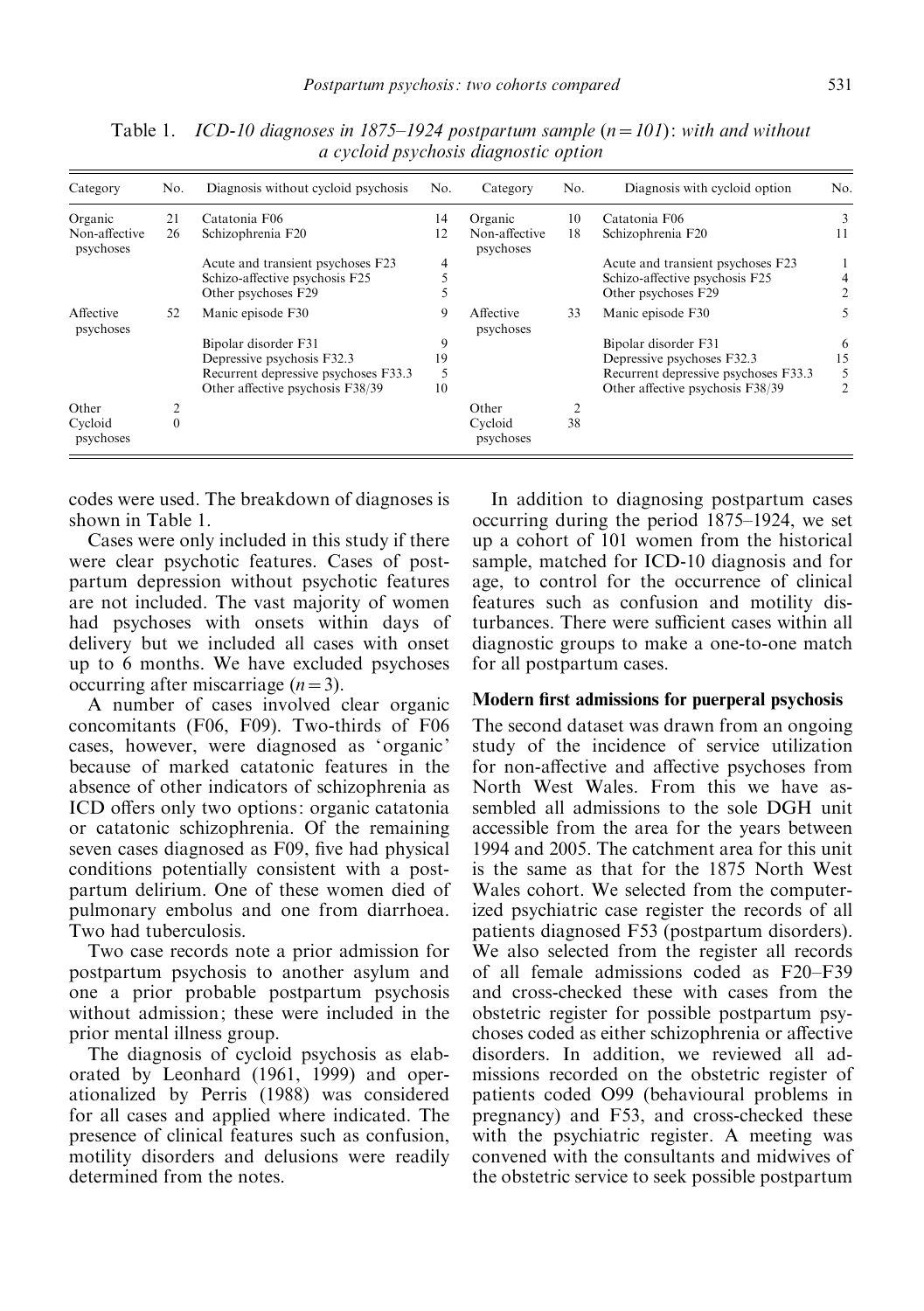Table 2. The incidence of postpartum psychoses in North West Wales: 1875–1924 v. 1994–2005

|                                                                            | 1875-1924 | 1994-2005 |
|----------------------------------------------------------------------------|-----------|-----------|
| Female admissions                                                          | 1946      | 3956      |
| Women                                                                      | 1577      | 1827      |
| Women of childbearing age.                                                 | 1100      | 1032      |
| Postpartum psychotic episodes                                              | 103       |           |
| Postpartum psychoses/decade                                                | 21        | 6         |
| Postpartum psychotic women                                                 | 101       |           |
| Women with postpartum onset                                                | 80        |           |
| Women with prior illness                                                   | 21        | 6         |
| Postpartum cases/all admissions from<br>women of child bearing age $(\% )$ | 9.2       | 0.68      |
| All postpartum cases/1000 births                                           | 0.34      | 0.19      |
| Postpartum onset cases/1000 births                                         | 0.26      | 0.03      |
| All postpartum cases/100 000<br>childbearing years                         | 3.43      | 0.94      |
| Postpartum onset cases/100 000<br>childbearing years                       | 2.70      | 0.13      |

psychoses managed in the obstetric unit or the community without mental health referral. The records of all women coded O99 at any point during pregnancy were scrutinized for later contact with out-patient mental health services. We have also checked with all treating teams for cases of postpartum psychosis that might have been transferred out of the area for care and cross-checked with details of admissions to the only specialized mother and baby unit in North Wales, based out of the area.

Patients were included in this study if they were native to or resident in North Wales prior to and following their initial episode. One patient not originally resident in or native to North Wales, who had a record of mental illness before coming to North Wales and who left the region shortly after her postpartum psychosis, has not been included in these figures. The DGH unit runs at 85% occupancy, so bed pressure has not been a factor in determining admissions.

Initial cross-sectional diagnoses of schizophrenia and other psychoses made by sector consultant psychiatrists were supplemented by longitudinal data with renewed consultant and community mental health team diagnostic input for all modern cases. In the modern sample, we categorized as patients with a previous mental illness, patients who had at least one prior admission for mental illness, along with one woman who had a clear history of treatment without admission.

In terms of assessing rates at which postpartum psychoses occurred, it is not clear whether the denominator should be births or women. In the case of women with pre-existing mental illness, the correct denominator may be women. If factors linked to pregnancy or birth play a part, then births may be the correct denominator. We supply figures for both, as well as absolute rates per decade.

The figures for the number of women of childbearing age and numbers of births in North West Wales for the historical sample were obtained from the Great Historical Database (Southall et al. 2004) and from the Registrar General's Annual Reviews 1881–1921, obtainable from the Office of National Statistics (ONS, 2006). Data for the contemporary sample came from the ONS.

# RESULTS

In the modern period there has been a greater rate of admissions of both women and women of childbearing age to the DGH unit than there was to the North Wales asylum in the historical period (Table 2). If only for this reason, postpartum psychoses in the historical period would have formed a much greater proportion of female admissions to the asylum than they do to the DGH unit now (Table 2).

However, while patients with a postpartum psychosis who had a pre-existing diagnosis of mental illness are admitted at roughly the same rate – one every 2 years – in the historical period and now, the rate of hospital service utilization for de novo onset postpartum psychoses is significantly different between the historical and contemporary periods.

The birth rate in 1901 was 25. 2/1000, and in 2001 was 11. 8/1000. Using birth as a denominator, the rate of all puerperal psychoses in the 1875 to 1924 period was 0. 34/1000 births. The rate for *de novo* onset postpartum psychoses was 0. 26/1000 births. By contrast, modern rates for all postpartum psychoses are 0. 19/1000 births, with a rate of  $0.03/1000$  births for *de novo* onset postpartum psychoses. There is no significant difference between the overall postpartum mental illness rate in the historical and contemporary periods, expressed this way: relative risk 1. 73 [95% confidence interval (CI) 0. 8–3. 7]. However, there is a significant difference in the rate of de novo onset postpartum psychoses between the historical and contemporary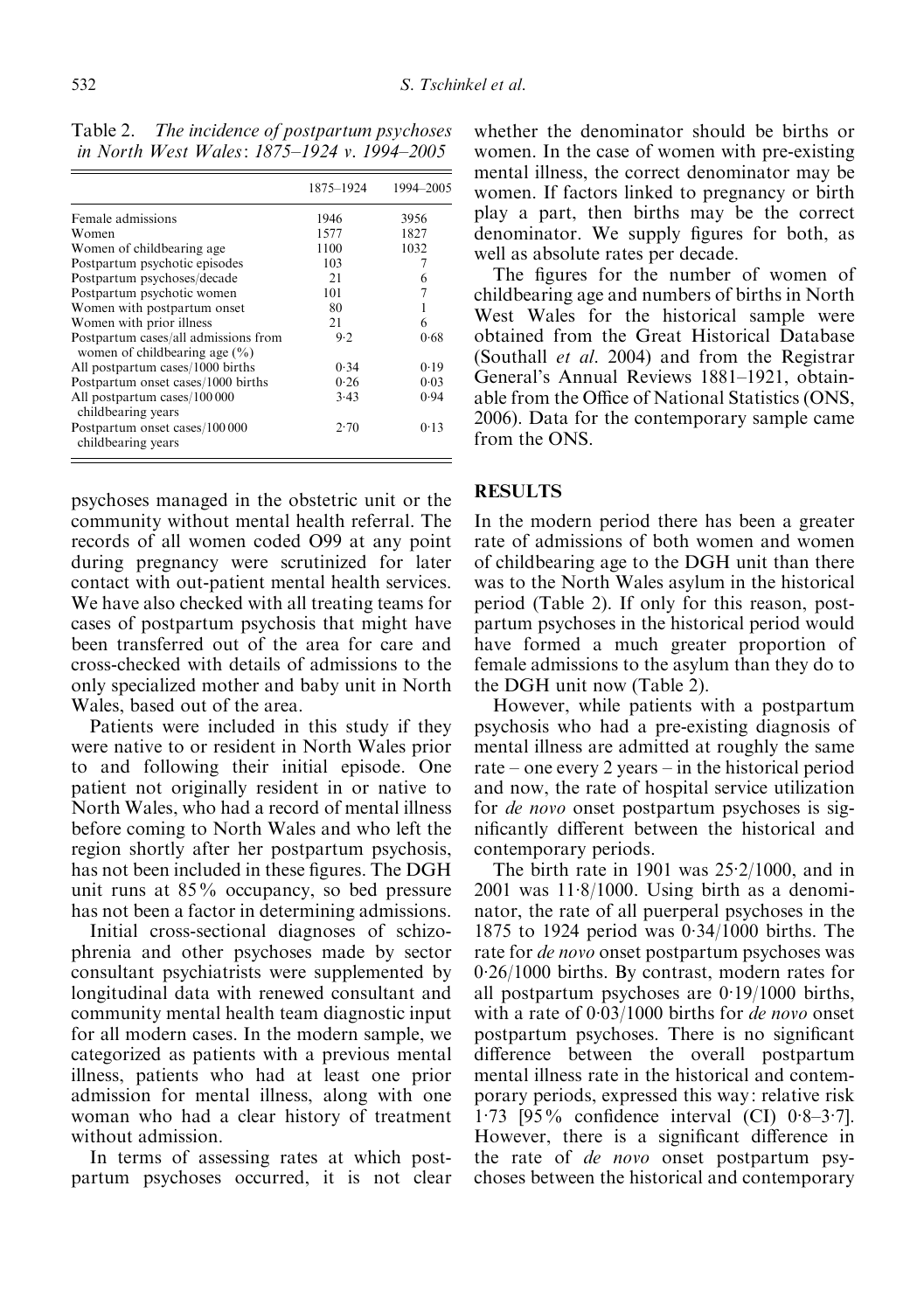|                                           |           |        | Wales     |                    |                |                  |                   |  |  |
|-------------------------------------------|-----------|--------|-----------|--------------------|----------------|------------------|-------------------|--|--|
|                                           | Edinburgh |        |           |                    |                |                  |                   |  |  |
|                                           | 1880s     | 1970s  | All cases | Puerperal<br>onset | Prior<br>onset | Control<br>group | 2000<br>All cases |  |  |
| Number                                    | 63        | 108    | 101       | 80                 | 21             | 101              |                   |  |  |
| Delusions $(\% )$                         | 82        | 48     | 62        | 60                 | 85             | 66               | 86                |  |  |
| Hallucinations $(\% )$                    | 35        | 26     | 28        | 33                 | 25             | 37               | 57                |  |  |
| Motility $(\% )$                          | 94        | 57     | 82        | 79                 | 90             | 58               | 71                |  |  |
| Confusion $(\% )$                         | 75        | 41     | 77        | 76                 | 80             | 50               | 14                |  |  |
| Median length of stay (days)              | 152       | 39     | 215       | 228                | 216            | 344              | 27                |  |  |
| Rate all postpartum psychoses/births      | 0.3/1000  | 1/1000 | 0.3/1000  |                    |                |                  | 0.2/1000          |  |  |
| Rate postpartum onset<br>psychoses/births |           |        | 0.26/1000 | 0.26/1000          | 0.07/1000      |                  | 0.03/1000         |  |  |

Table 3. Nineteenth- and twentieth-century samples: Edinburgh and Wales, clinical features and rates compared (taken from Rehmann et al. 1990)

periods: relative risk 8.1 (95% CI 1.13-58.2,  $p = 0.013$ .

Figures for the rates expressed in terms of person years are as follows. In the historical period there was a mean of 60 000 women of childbearing age per annum, and 62 000 per annum in the modern period. This gives a rate of 103 postpartum episodes in 3 000 000 childbearing years in the historical period versus a rate of seven postpartum episodes in 744 000 childbearing years in the contemporary period. There was a  $3.65$  (95% CI 1.7–7.8,  $p=0.0004$ ) greater relative risk of postpartum psychoses on this basis in the historical period. The relative risk of a de novo onset puerperal psychoses calculated on the same basis in the historical period was 20 times greater (95% CI 2.8-144.0).

When we applied the operational diagnostic criteria for cycloid psychosis outlined by Perris (1988), 32 of the historical sample had a definite cycloid psychosis, with six further possible cases meeting cycloid psychosis criteria. When these diagnoses were made, the catatonic patients, as well as most acute and transient psychoses, and most manic episodes, and almost all cases diagnosed previously as F38/F39 were recoded as cycloid (see Table 1). In the contemporary sample, three out of seven patients met criteria for cycloid psychosis.

The clinical features of the postpartum patients in historical samples from Edinburgh and Wales show a high rate of motility disturbances and confusion (see Table 3). When we controlled for the effect of gender, women with comparable ICD diagnoses showed some

overlap in terms of these clinical features with the postpartum cases. What such a table cannot readily convey is the extent to which postpartum cycloid cases demonstrated a multiform clinical picture, swinging from excited to inhibited motoric states or confusion to lucidity or anxiety to happiness, as outlined by Leonhard (1999) in his account of cycloid psychoses. This mixed clinical picture, which might in some cases have been diagnosed as a mixed affective state, was present to some extent in the control group, but we have not operationalized switching of this sort and cannot state whether it differs in postpartum and control groups, although our impression is that it does.

Not surprisingly, many more postpartum cases were married than non-postpartum cases from the historical period (see Table 4). Modern patients appear less likely to be married. There is a trend for modern cases to have a younger onset. The puerperal onset cases in the historical series show a higher recovery rate than the matched historical controls, even though these were matched for ICD-10 diagnoses and therefore included a large number of patients who necessarily recovered – such as patients with acute and transient psychoses or bipolar disorders. It is too early to give definitive data on the outcomes for modern cases. However, over a mean follow-up period of 6 years, there has hitherto been a 60% rate of rehospitalization.

Our data confirm that women with puerperal psychoses were often suicidal. However, the matched historical sample, which includes a large number of affective disorder cases, makes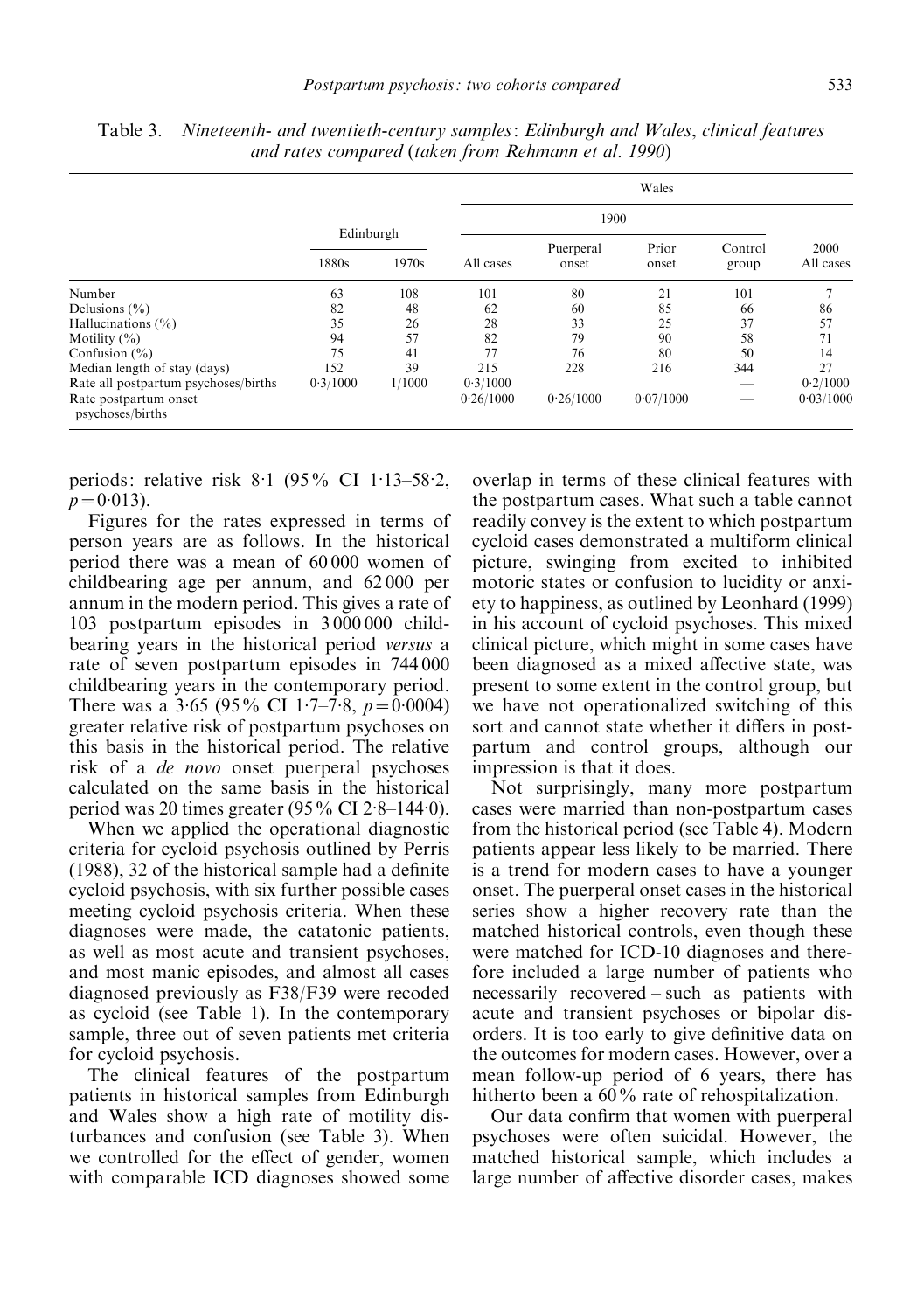|                                     | 1875-1924                   |                                    |                              |                             |                                          |  |  |
|-------------------------------------|-----------------------------|------------------------------------|------------------------------|-----------------------------|------------------------------------------|--|--|
|                                     | Puerperal<br>onset $(n=80)$ | Other postpartum<br>cases $(n=21)$ | All postpartums<br>$(n=101)$ | Control cohort<br>$(n=101)$ | 1994-2005<br>Postpartum<br>cases $(n=7)$ |  |  |
| Age of onset                        | 29                          | 27                                 | 28                           | 30                          | 24                                       |  |  |
| Marital status $(\% )$              | 80                          | 85                                 | 81                           | 28                          | 29                                       |  |  |
| Recovered $(\% )$                   | 76                          | 70                                 | 75                           | 60                          |                                          |  |  |
| Death in year $1 \frac{(\%)}{(\%)}$ | 6                           | 10                                 |                              |                             |                                          |  |  |
| Death in care $(\% )$               | 10                          | 14                                 | 16                           | 32                          |                                          |  |  |
| Suicidal $(\% )$                    | 35                          |                                    | 31                           | 33                          | 29                                       |  |  |
| Recovered and no relapses $(\% )$   | 60                          | 43                                 | 57                           | 51                          |                                          |  |  |
| Relapsed or chronic $(\% )$         | 40                          | 57                                 | 43                           | 49                          | 57                                       |  |  |

Table 4. Demographic features of historical and contemporary cohorts of postpartum and non-postpartum cases

it clear that the rates of suicidality were not greatly in excess of what might have been expected from a cohort of affective disorder patients. By contrast, in this assay system, the rates of suicidality for patients with schizophrenia historically were much lower than in a contemporary sample (Healy et al. 2006). Two of the postpartum patients in the historical sample committed suicide during the week of their discharge from the asylum. This gave the postpartum psychosis group the highest suicide rate of any diagnostic group admitted to the North Wales asylum.

## DISCUSSION

Women with schizophrenia and bipolar disorder clearly may get pregnant and have a psychotic episode postpartum, perhaps today because prior pharmacotherapy has been discontinued during pregnancy. Alternately, the stress of the postpartum period may precipitate an affective or schizophreniform disorder that follows the typical course for these disorders. In these cases, it would seem that, by definition, these disorders are not distinct from schizophrenia or manic-depressive illness.

Our main findings concern a further group with an onset during the postpartum period, whose disorder demonstrates a symptom profile that differs to some extent from that of schizophrenia and manic-depressive illness, and a course that is not typical for either schizophrenia or manic-depressive disorders. Finally, there appears to be evidence that, for whatever reason, the hospital admission rate for this third group of cases has substantially declined in

frequency in the modern period, at least in North West Wales. If these figures are reliable, the fall in admission incidence of this disorder would seem to be relatively recent. The rates from our historical sample for all postpartum psychoses are identical to those quoted for puerperal insanity in the Edinburgh sample from the 1880s (Rehmann et al. 1990). The figures from Edinburgh for historical (0. 3/1000 births) and recent samples  $(1970s)$   $(1.0/1000$ births) (see Table 3), however, point in the opposite direction to the data here. The discrepancies between Scottish and Welsh samples may not be as great as this suggests in that the recent Edinburgh sample included a large number of patients with pre-existing mental disorders (44%) and of non-psychotic disorders  $(20+%).$ 

More recently, Nager *et al.* (2005) reported a 30% drop in rates of admissions for postpartum psychosis in Sweden, between 1986 and 1996. They attributed this decline to a loss of hospital beds. This is unlikely to be the explanation in North Wales, where despite an ostensible drop in bed numbers, there was a nearly 10-fold increase in the number of mental health admissions per year. Against this background, it seems unlikely that severely ill and often suicidal women would have been preferentially denied admission. In fact, as of 1995, North Wales had three specialized postpartum units within its three DGH facilities, but two of these three units have since closed owing to disuse.

It is uncertain what factors may be responsible for the decline in the hospital admission incidence of *de novo* onset postpartum psychoses. It is possible that postpartum psychoses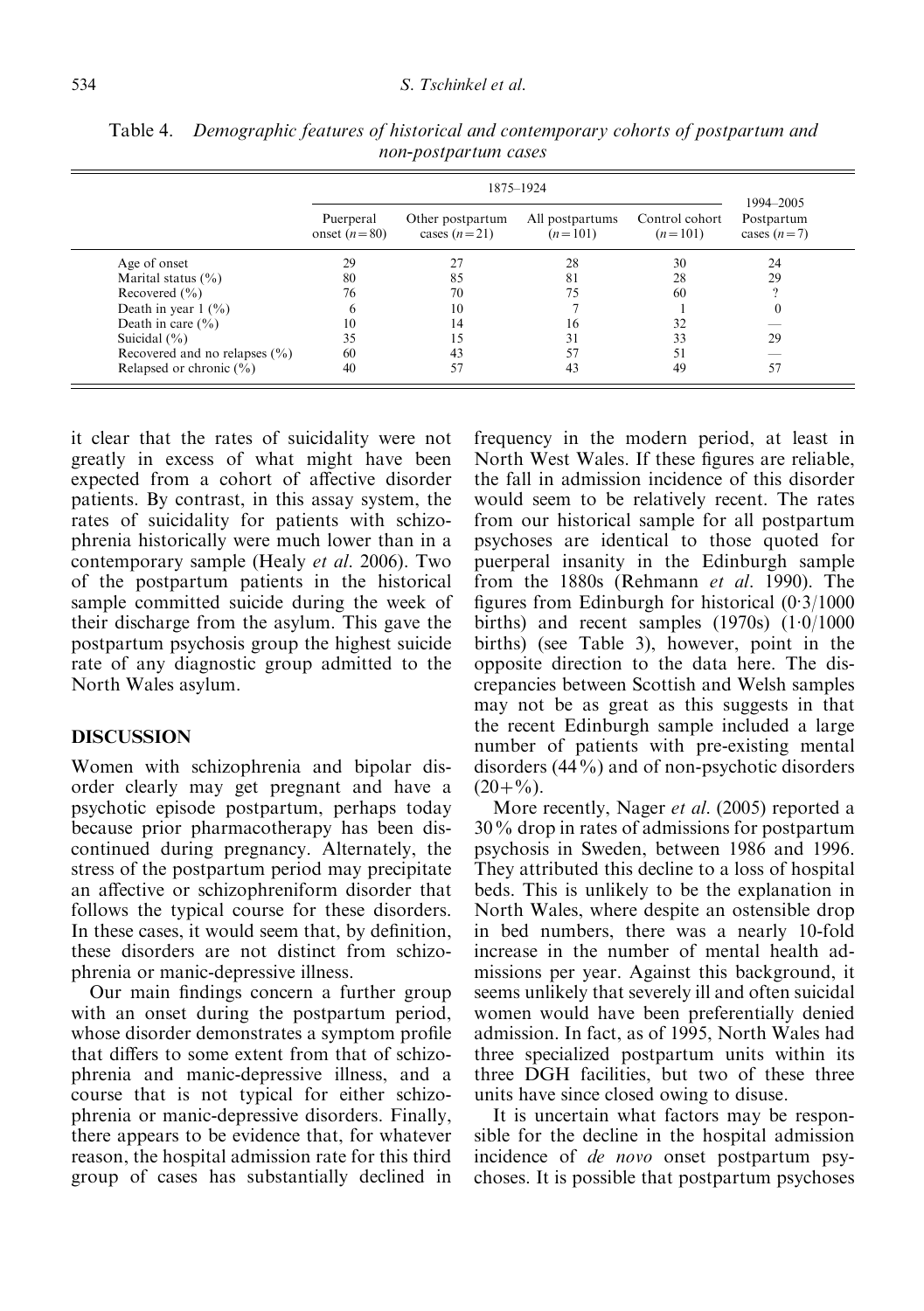are still occurring at the same rate in the community, but are resolved through early detection and treatment. One argument against this possibility is that classic postpartum psychoses are florid and hazardous and, as such, difficult to miss and not suitable cases for home management. A second point is that figures from Edinburgh and elsewhere suggest that the admission incidence of milder conditions such as postnatal depression may in fact be increasing.

Possible contributory factors to a changing admission prevalence for postpartum psychoses include the active management of labour leading to less exhaustion. The local rate for caesarean sections is high. In addition, the local obstetric unit provides morphine-based pain relief rather than less potent analgesia. Another factor may be a liberal prescription of benzodiazepine hypnotics postpartum; given that benzodiazepines are very effective for motility disturbances such as catatonia, it may be that these measures prevent the evolution of a classic cycloid picture. It is possible that antenatal supplements, such as folate, may have a beneficial effect. In addition, antenatal scans may promote greater bonding between mother and child. Furthermore, the general health of women in the modern period is almost certainly better than previously. Finally, a small group of historical cases appear to have had a postpartum delirium, but the rates of postpartum complications stemming from organic disorders of this sort were negligible by the 1960s.

It seems less likely that social factors have made a difference, as while some de novo postpartum psychoses in the historical sample occurred to women giving birth illegitimately, 80% of the historical sample were married and suggestions of martial disharmony in their case records were infrequent. In terms of adversity, in the period from 1875 to 1910 up to  $15\%$  of infants died each year, a rate 90% higher than current rates. The mortality rate began to fall in 1910, but there is no suggestion from our data of any fall in postpartum psychosis rates from 1910 to 1924. Our historical sample furthermore appears to have had a lower infant mortality rate (5%) than might have been expected for the time.

The clinical features elaborated here offer some support for the argument that within the de novo onset postpartum psychosis group outlined above, there is/was a disorder distinct from bipolar disorder or schizophrenia. The clinical records fit a cycloid picture that is distinct from typical affective or schizophrenic disorders today. However, many of these 'cycloid' features are also found in our historical control group, opening up the possibility that cycloid clinical pictures are linked to gender and nosocomial factors rather than to diagnosis. Women presenting during this period with disorders such as melancholia not linked to the puerperium were highly likely to show stupor, confusion and perplexity and the mixed clinical states supposedly typical of cycloid psychoses.

The overall picture outlined here is ambiguous. While the trigger to postpartum psychoses is unique, the data regarding its course and typical features are more complex. An absolute distinction in terms of clinical features is not needed for a distinct disorder; thus while there is clearly some overlap in the clinical features between de novo onset postpartum psychoses and both schizophrenia and affective disorders, there was also overlap between the psychosis of general paralysis of the insane and schizophrenia, such that Kraepelin reported that it was difficult to make the diagnosis on a crosssectional basis.

As regards the clinical course of postpartum psychoses, Kraepelin's sample of patients was highly selected compared to those admitted in North Wales. It was also not possible for Kraepelin to establish what the course of the illness was for all patients with de novo onset postpartum psychoses in that he was only able to follow-up those with recurrences, whose clinical picture as a consequence necessarily came to resemble that of manic-depressive illness or schizophrenia more closely.

With regard to prognosis, the data on relapses, chronicity and suicide from our historical sample are consistent with follow-up studies from the modern era (Robling et al. 2000). Our control group indicates that women with postpartum psychoses had a better outcome than other women but that nevertheless a large number of postpartum cases either became chronic or had a number of relapses  $(40\%)$ . The true figure for further mental disturbances will have been somewhat higher than this, but we can be reasonably certain that